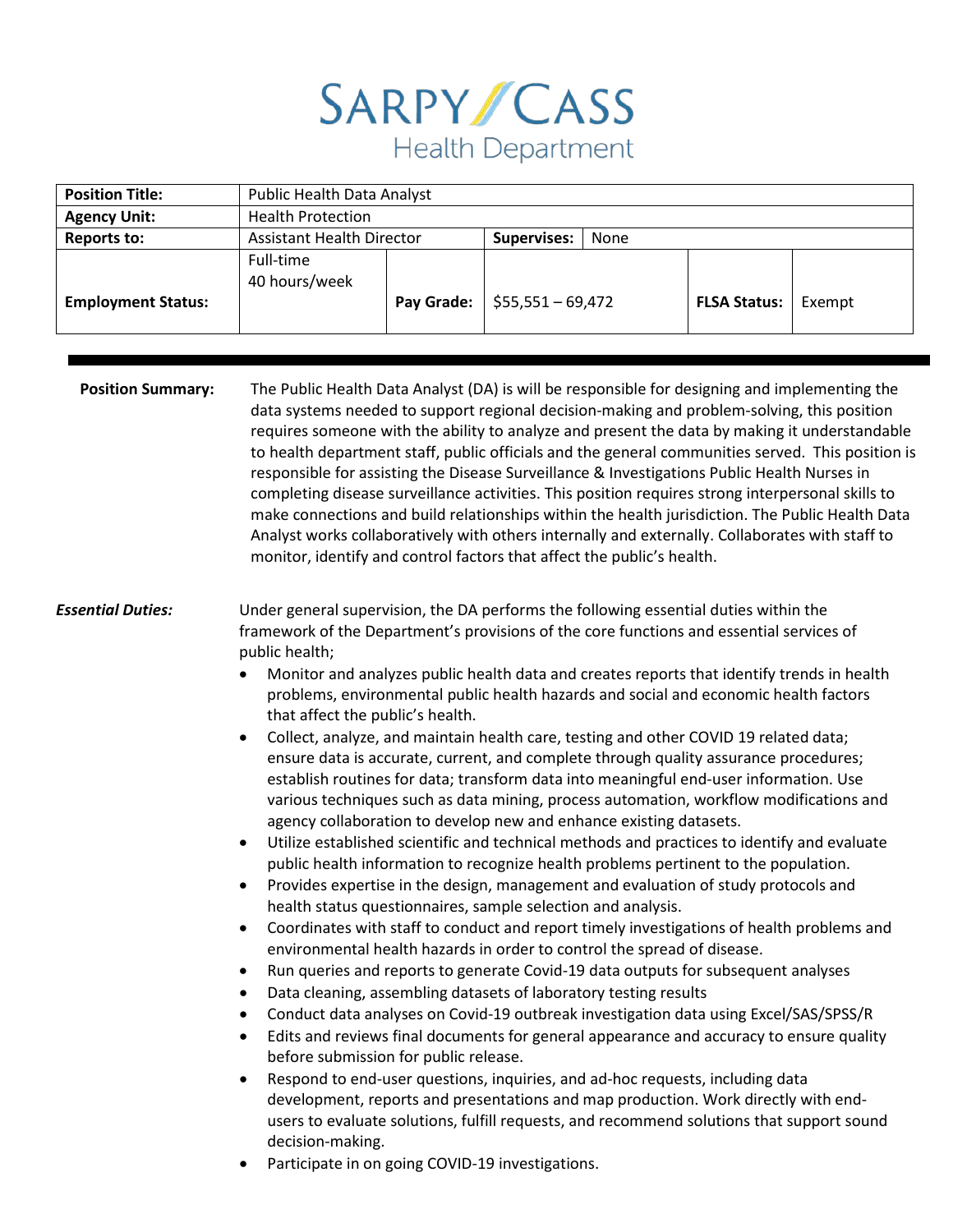

- Gather, organize, interpret and maintain data for program monitoring and reporting.
- Write and submit reports in an accurate and timely manner.

#### **Additional Duties:**

- Promote and facilitate the incorporation of Departmental core values, vision, mission, and strategic initiatives into daily service delivery.
- Develop a working knowledge of other Department services and programs and provide information to the public as appropriate.
- Assume responsibility for own professional growth and development by pursuing education, participating in professional committees/work groups, and contribute to a work environment where continual improvements in service and professional practice are pursued.
- Adhere to all HIPAA and Department confidentiality and privacy policies and practices.
- Establish and maintain effective working relationshipswith coworkers, stakeholders, governmental officials, and the general public. Resolve conflict.
- Represent the Department by serving on various committees, coalitions, and community alliances related to emergency preparedness or as assigned by Director or designee.
- Attend trainings, courses, seminars, and conferences, as approved or assigned by Director or designee, to maintain knowledge of current trends and to develop skills necessary to assure duties are performed satisfactorily.
- Participate in needs assessments, strategic planning, accreditation, evaluation improvement processes. Employ data-driven decision-making to determine pertinent program priorities, goals, and objectives.
- Perform computer input and retrieval functions utilizing a variety of hardware and software programs.
- Prepare accurately and maintain various records, reports, correspondence, and other Departmental documents including mileage reports and time sheets.
- Present submissions for posting on the Department's website and other social media platforms.
- Assist in training and orientation of new employees.
- Perform other duties as assigned.

### **Qualifications:**

- A bachelor's degree required from a four-year college or university in public health, biostatistics, or other closely related field or Data Analytics, Data Science, Computer Science, Business Analytics, Geography, GIS, Economics, Statistics, or a related field with a strong data management or analysis component is preferred. Any equivalent combination of education, training, and experience, which would provide the required knowledge, skills and ability, may be reviewed and considered.
- Master's degree preferred.
- Individuals in this position must have knowledge of principles, techniques and application of behavioral epidemiology. Demonstrated ability to research, compile and summarize a variety of informational and statistical data and materials. Skilled in methods and techniques of research, statistical analysis and report presentation. Ability to work with mathematical concepts such as probability and statistical inference.
- Knowledge of public health data analysis and research methods. Expertise in querying and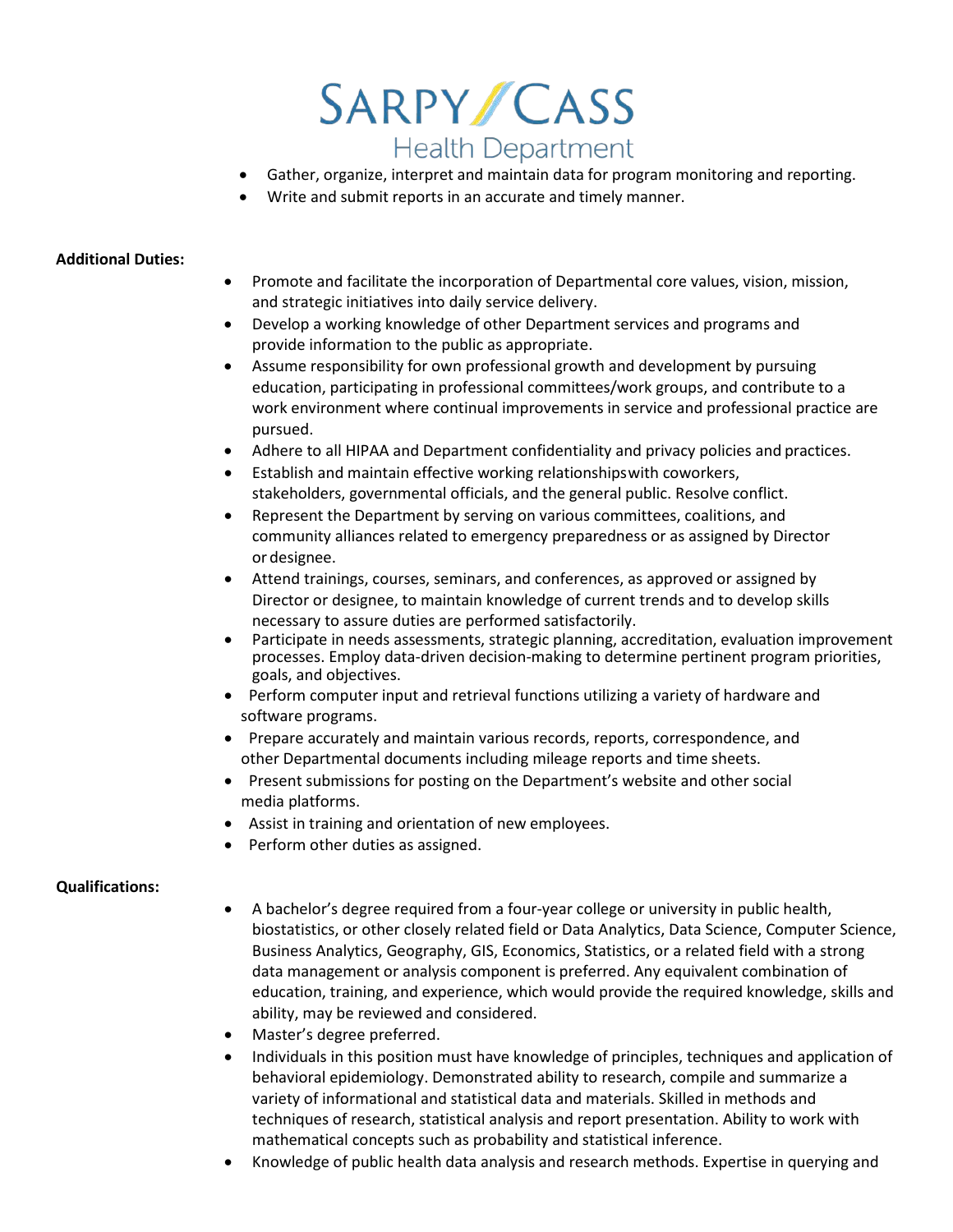manipulating relational databases, and ability to develop applications for editing, browsing, or querying data. The position also requires experience with ETL (extract, transform and load) processes. The data analyst must demonstrate a strong ability to translate technical material into language understood by non-technical audiences, in both oral presentations and written reports. The applicant must also be able to analyze data using a wide variety of techniques, including statistical analysis programs and geographic information systems (GIS). Preference will be given to individuals with:

- Knowledge and experience in the principles, techniques, and application of behavioral epidemiology.
- Ability to read, analyze and interpret professional periodicals and journals, technical procedures and government regulations.
- Demonstrated computer use ability in word processing, spreadsheet, database, and presentation software.
- One or two years of experience in working with data analysis software ( such as: SAS, SPSS, STATA, R).
- **Strong Microsoft SQL experience.**
- **EXCEPT EXCEPT** Project management and problem-solving skills.
- **Proficiency in summarizing data used in statistical analysis.**
- **Proficiency using ESRI GIS applications, including spatial statistical analysis.**
- Demonstrated experience with "Big Data" tools and datasets.
- Experience with visual analysis and dashboard creation using programs such as Tableau.
- **Demonstrated knowledge of emergency services, public health and health care planning** and response.
- Knowledge of applicable modeling tools, spatial and statistical data analysis, interpretation, report preparation, and presentations.
- Excellent written and oral communication skills.
- **General:** National Incident Management System (NIMS)/Incident Command System (ICS) 100, 200, 700, and 800 certification within six (6) months of employment.
	- National Incident Management System (NIMS)/Incident Command System (ICS) 300 and 400 certification, when available.
	- Must possess a valid driver's license at the time of hire, and maintain it throughout the course of employment.
	- Must possess own mode of transportation.
	- Successful completion of a criminal records check and drug screen test.
	- Non-tobacco user.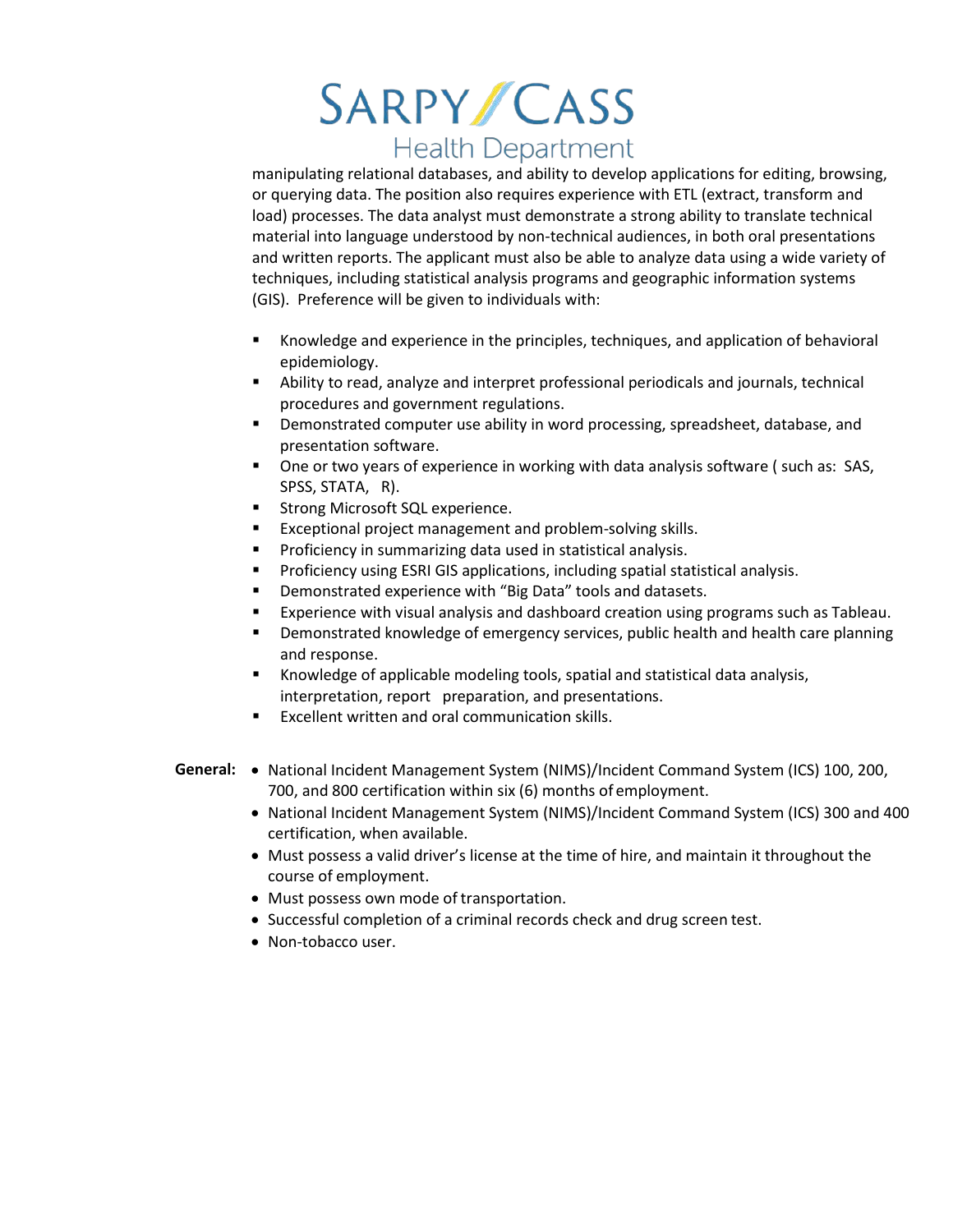Knowledge, Skills and • Knowledge of the core functions and essential services of public health.

*Abilities:* • Knowledge of program planning, implementation, and evaluation.

- Knowledge of social marketing principles, public information, mass media, and methods of instructions.
- Knowledge of the functions of the Nebraska Public Health Laboratory.
- Knowledge of the geography of Sarpy and Cass counties.
- Demonstrate interpersonal and facilitation skills.
- Ability to work under stressful emergency situations and maintain composure.
- Ability to conform to scheduling demands that may include weekends, holidays, emergency call-ins and varied days, hours, and shifts.
- Ability to reach consensus with a group.
- Ability to organize and facilitate meetings with different agencies and emergency response partners.
- Ability to make professional decisions within the framework of Department policy, and perform all duties with efficiency, thoroughness, accuracy, and attention to detail.
- Ability to assess, organize, and prioritize work assignments and meet deadlines.
- Ability to understand and communicate effectively utilizing the English language both verbally and in writing, including use of proper grammar, vocabulary, spelling, and punctuation.
- Ability to effectively present information, data, and statistics both verbally and in written communications.
- Ability to understand and follow verbal and written instructions.
- Ability to communicate, deal effectively and courteously with individuals of all ages and from a wide range of social and economic backgrounds, including those who may be irate.
- Ability to perform mathematical calculations in the performance of job duties.
- Ability to work independently with a minimum level of supervision after completing training and probationary period.
- Ability to operate a motor vehicle safely and in compliance with traffic laws and regulations, in the performance of job duties.

**Work Environment:** Work is generally performed indoors in an office setting, community sites or clients' homes and workplaces, but may occasionally be performed outdoors. The incumbents schedule may involve varied days, hours, weekends, holidays, and call-ins. Work may be fast-paced when dealing with multiple priorities, frequent interruptions, irate or uncooperative individuals, and emergency situations. Work also involves contact with, or exposure to, inclement weather conditions when traveling to various locations in Sarpy and Cass counties.

> Work requires physical activity, including extended periods of sitting, standing, walking, kneeling, bending, crouching, reaching, stopping, and climbing. Noise level is typically moderate. An incumbent must have the ability to frequently lift and/or carry audio-visual equipment, supplies, and other materials weighing up to 10lbs., and occasionally lift and/or carry audio-visual equipment, supplies, and other materials up to 25 lbs.

Duties also require the ability to tolerate a work environment that includes infrequent contact with or exposure to blood or other body fluids, and infectious materials. Frequent fine motor movement of fingers, hands, and wrists with gross motor movement of elbows and arms as well as hand-eye coordination and manual dexterity are necessary and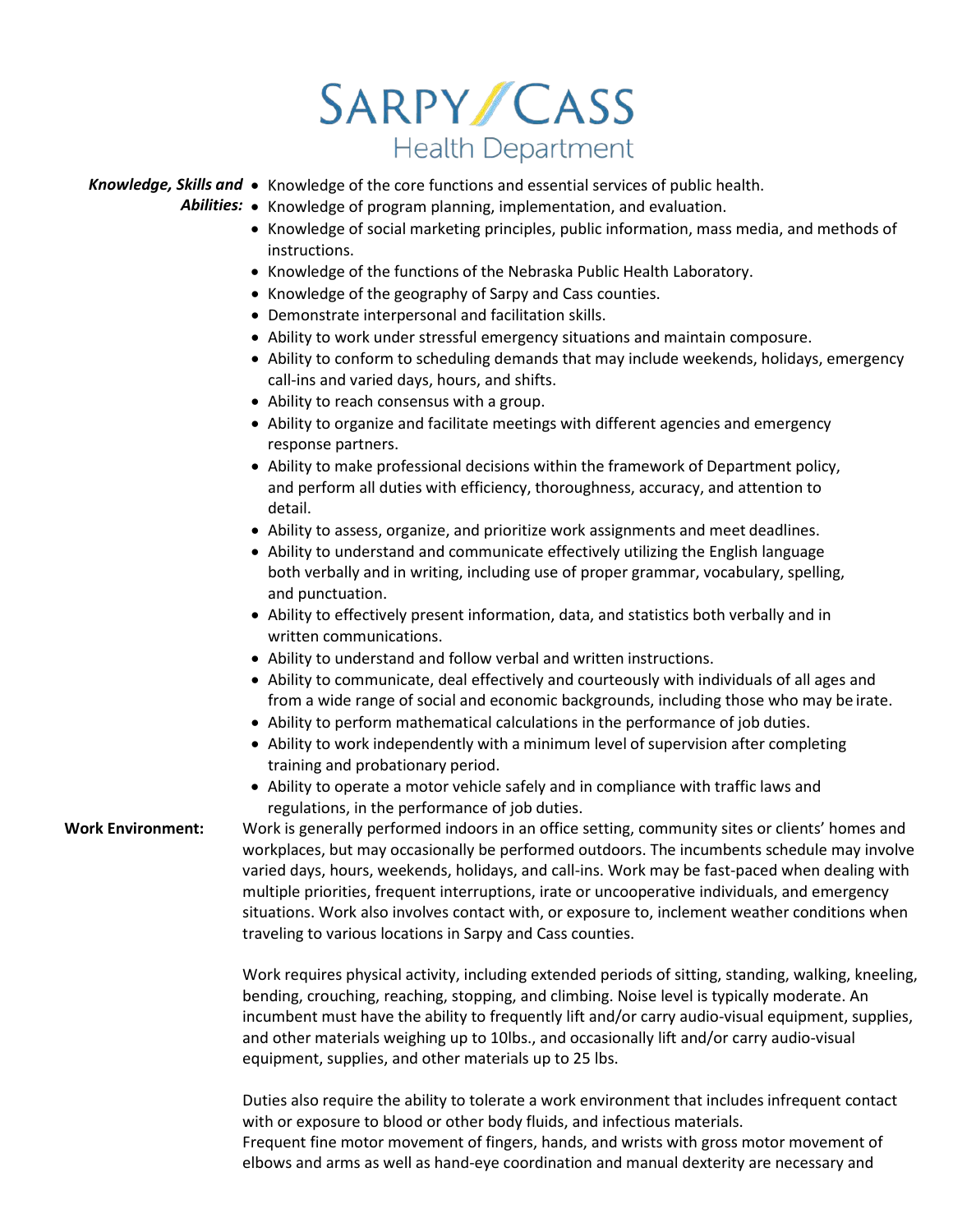required. Required sensory abilities include vision, hearing, and touch. Visual abilities, correctable to normal ranges, include close, distance, and color vision as well as depth perception and the ability to adjust focus. Communication abilities include talking and hearing within normal ranges.

Due to the need for all Department personnel to respond to public health emergencies, all personnel must be fitted and able to wear a NIOSH 95 mask.

Limitations and The above job description is meant to describe the general nature and level of work being **Disclaimer:** performed; it is not intended to be construed as an exhaustive list of all responsibilities, duties, and skills required for the position.

> Employees will be required to follow any other job-related requirements and to perform other job-related duties requested by Sarpy/Cass Health Department in compliance with Federal and State Laws.

> Requirements are representative of minimum levels of knowledge, skills and/or abilities. To perform this job successfully, the employee must possess the abilities or aptitudes to perform each duty proficiently. Continued employment remains on an "at-will" basis.

All job descriptions are subject to possible modification to reasonably accommodate individuals with disabilities in compliance with the Americans with Disabilities Act and any other applicable Federal and Nebraska law. Some requirements may exclude individuals who pose a direct threat or significant risk to the health and safety of themselves or other employees.

The Sarpy/Cass Health Department retains the right to modify or change the essential and additional duties of the job at any time.

I have read and understand the duties and responsibilities for which I am responsible. The duties, responsibilities and minimum requirements have been reviewed with me and I have received a copy.